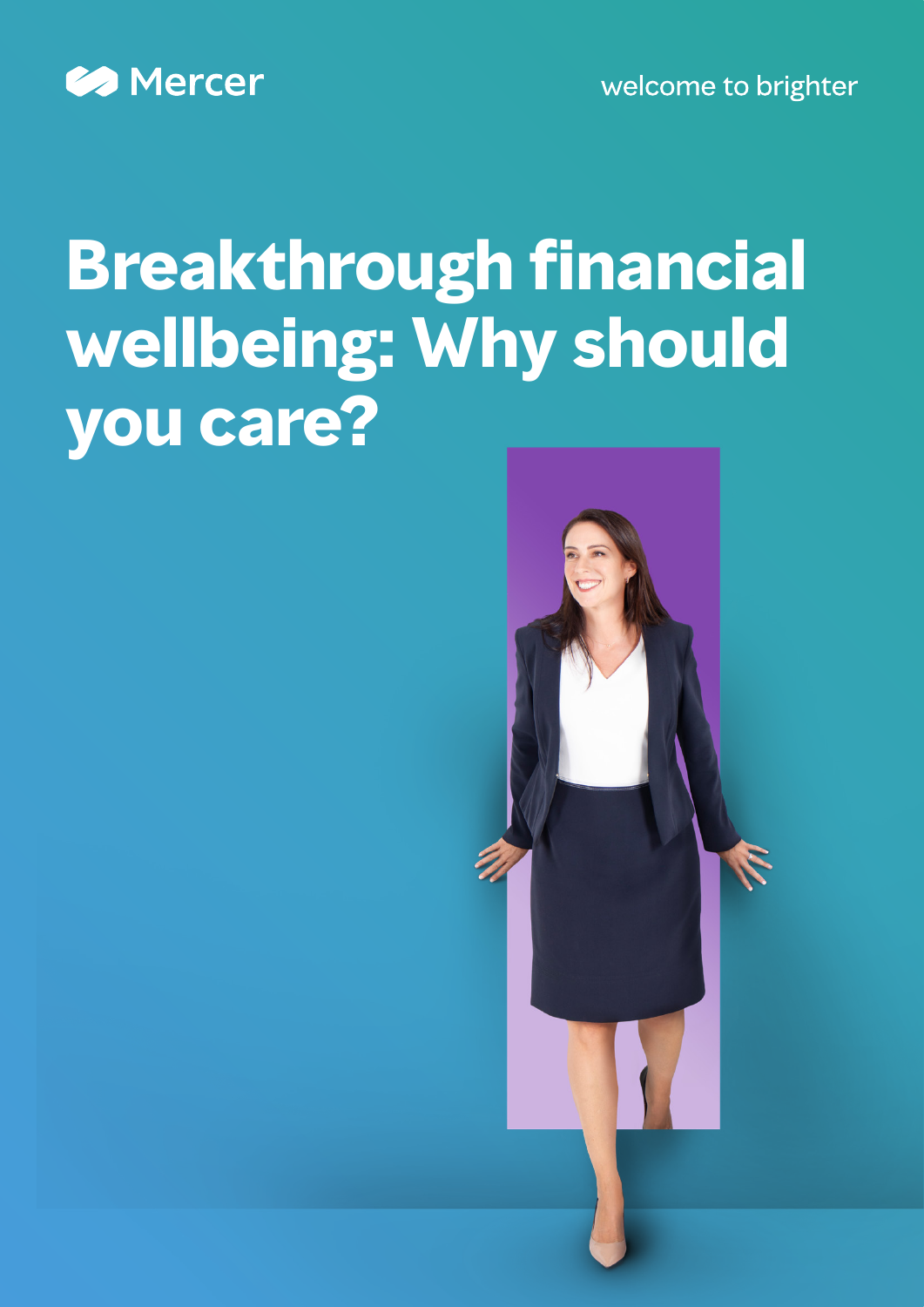### **Financial stress can erode away your mental and physical wellness**

For some time now, Mental Health has rightfully been in the spotlight — and with World Mental Health Day being observed on 10 October, it bears looking at one of the key causes impacting mental health in the workplace: Financial Wellbeing (or rather the lack thereof).

#### **Fact**

**Finances can be one of the single biggest sources of stress—and stress is a considerable barrier to both mental and physical wellness**

For many employees, money is the number one source of stress. And if we thought employees were worried about their finances before, we can only assume that worry has increased dramatically as a result of the global COVID-19 pandemic.

Mercer's Inside Employees Minds™ report asked 3,000 workers globally questions about the extent to which financial stress affected their work, finding that 62% of those who are financially challenged identified their biggest financial concern as not being able to pay monthly expenses. Perhaps equally concerning is that 52% of employees surveyed globally $1$  said they would find an unexpected expense of \$400 difficult to cover.



say biggest financial concern is not being able to pay monthly expenses

### **52%**

of employees would find an unexpected expense of \$400 difficult to cover

Closer to home in the UAE, research has shown that employees are not preparing for their long-term financial security. In the Mercer *Financial Security and Savings in the UAE*2 report, 61% of the employees surveyed do not have long term savings and 45% do not have plans to save, except to keep working as long as possible. The majority are relying on the employer sponsored end-of-service benefits as the main source of their savings. Unfortunately, it is not well understood that this end-of-service benefit falls materially short of what is needed to maintain our standard of living in the future.



<sup>1</sup> Mercer's 2020 Global Talent Trends Report [\(https://www.mercer.com/our-thinking/career/global-talent-hr-trends.html\)](https://www.mercer.com/our-thinking/career/global-talent-hr-trends.html)

<sup>2</sup> <https://www.me.mercer.com/our-thinking/rethinking-financial-security-in-the-uae.html>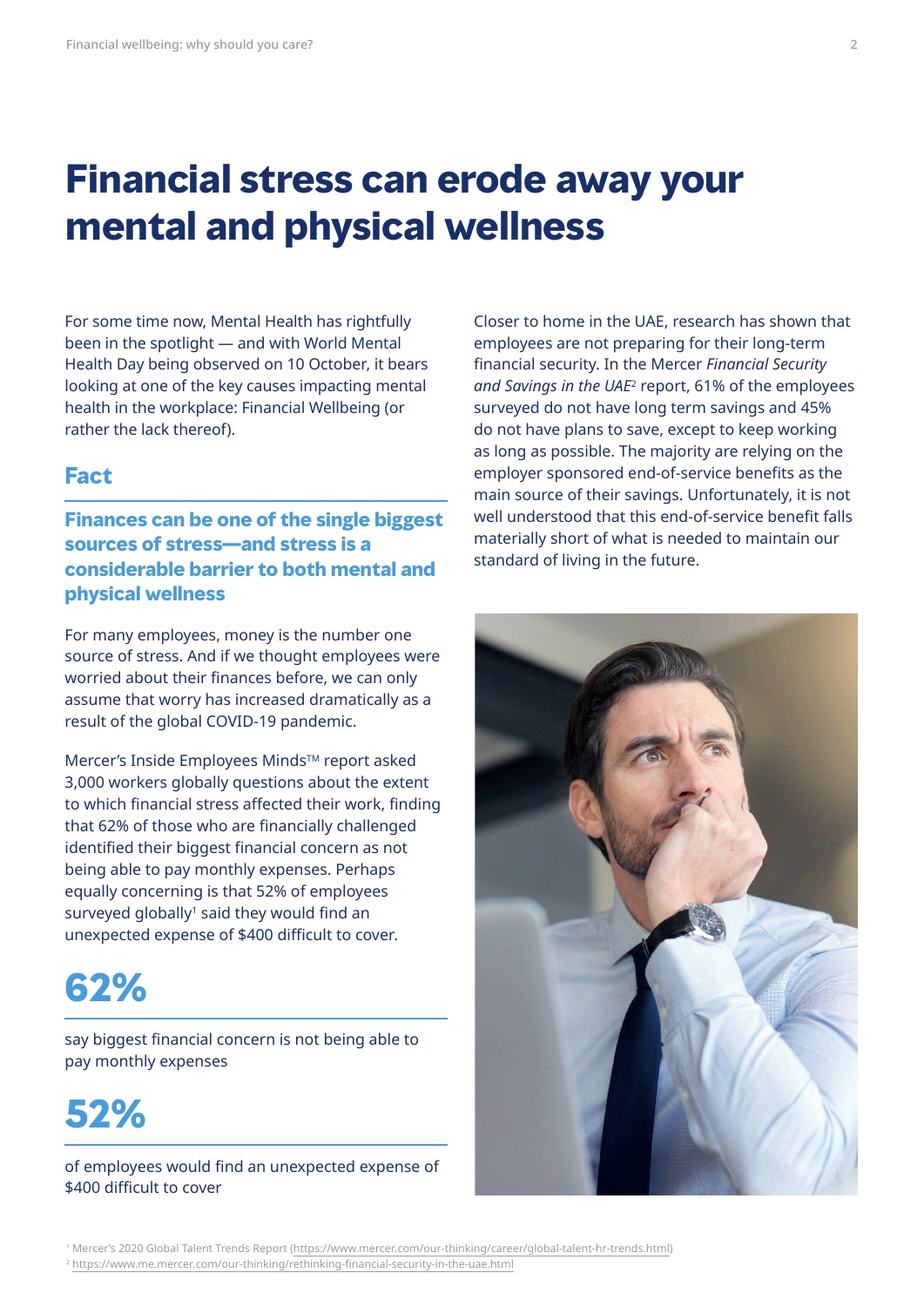## **Employees and employers alike can agree on at least one value: financial security**

Finances can affect every function of a company and, for the individual, their personal life. When employees face a difficult financial situation, it can impede on job satisfaction, attitude and performance. Financially stressed workers miss more work and incur higher healthcare costs than their peers. These factors inevitably take a toll on a company's employee engagement levels and eventually the bottom line—especially if financial hardship affects multiple employees.

At the same time, HR professionals know that people don't just work for the paycheck and that increasing salary alone won't necessarily boost job satisfaction. Workers also strive for positive company culture, flexible scheduling, recognition, learning and development opportunities, retirement plans, and other benefits. Naturally, apart from the salary figure, employees want to work for a company that values them and offers a bright future.

What will move the needle on employee financial security? What specific actions can be put in place to change employee's behavior and improve their financial wellbeing?

For all the struggles brought on by financial hardship, there is hope that financial wellbeing programs can help remedy the situation to the benefit of both employees and employers. A Gallup poll3 found financial wellbeing is closely linked with positive behavioral changes and stronger relationships, regardless of income levels.

By implementing financial wellbeing programs, employers also enjoy the benefit of having a happier, healthier and more productive workforce. A joint study from Morgan Stanley and the Financial Health Network4 found that 75% of employees said a financial wellbeing program is an important benefit and 60% said they would be more inclined to stay at a company that offered financial wellbeing solutions.

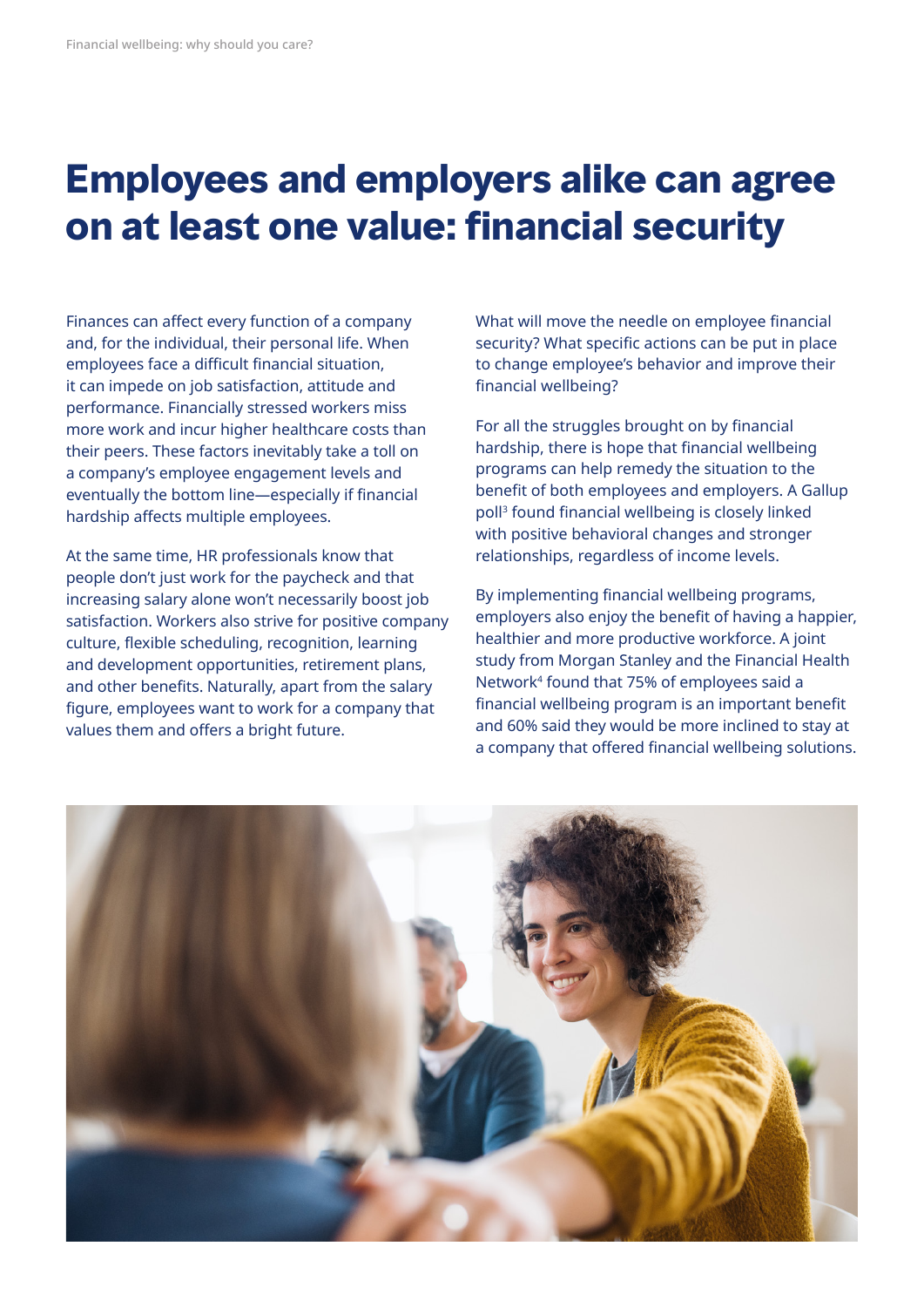## **How does one go about creating and implementing a successful financial wellbeing strategy?**

There is no one-size-fits-all solution to address all employee needs. Employers need to understand the different financial challenges their employees are facing and start building an appropriate strategy that will take into account the diversity of employees' circumstances.

There is a large spectrum of solutions that can be implemented — from providing financial education to increase the financial literacy and financial courage of employees, through to providing workplace saving plans to encourage and facilitate saving in the workplace, thereby helping employees meet their personal, short-term and long-term financial goals.

**In the UAE, the DIFC launched the DIFC Employee Workplace Savings (DEWS) Plan in February 2020 — a workplace savings plan that restructures the currently defined benefit, end-of-service benefit scheme into a funded, professionally-managed and defined contribution plan.** 

**DEWS offers employees the benefit of having security and control of their end-of-service benefit entitlement, it provides them the ability and flexibility to enhance and manage their savings by being able to make additional voluntary contributions and to choose their investments.**

**For employers, DEWS allows for greater clarity and control of their cash flows and serves as a differentiating tool that can be used to retain and attract key talent.** 

The goal with any of these initiatives — be it financial wellbeing programs and / or implementing workplace savings solutions — is to make it as easy as possible for employees to put financial planning into action.

As financial stress escalates, more companies will find their employees' personal bottom lines eroding the company's bottom line. Without intervention, employees' financial stress will rise, and companies will suffer drops in productivity, increased absenteeism, and low engagement levels.

The call to action for employers is to look at ways to improve and build on their wellbeing initiatives, not just because it is the right thing to do, but also because it will result in a workforce with less stress, higher job satisfaction and greater commitment to the organization.



<sup>3</sup> <https://news.gallup.com/poll/187616/financial-social-relationships-closely-linked.aspx>

<sup>4</sup> <https://s3.amazonaws.com/cfsi-innovation-files-2018/wp-content/uploads/2019/05/24163214/FHN-MorganStanley-Infographic- FINAL.pdf>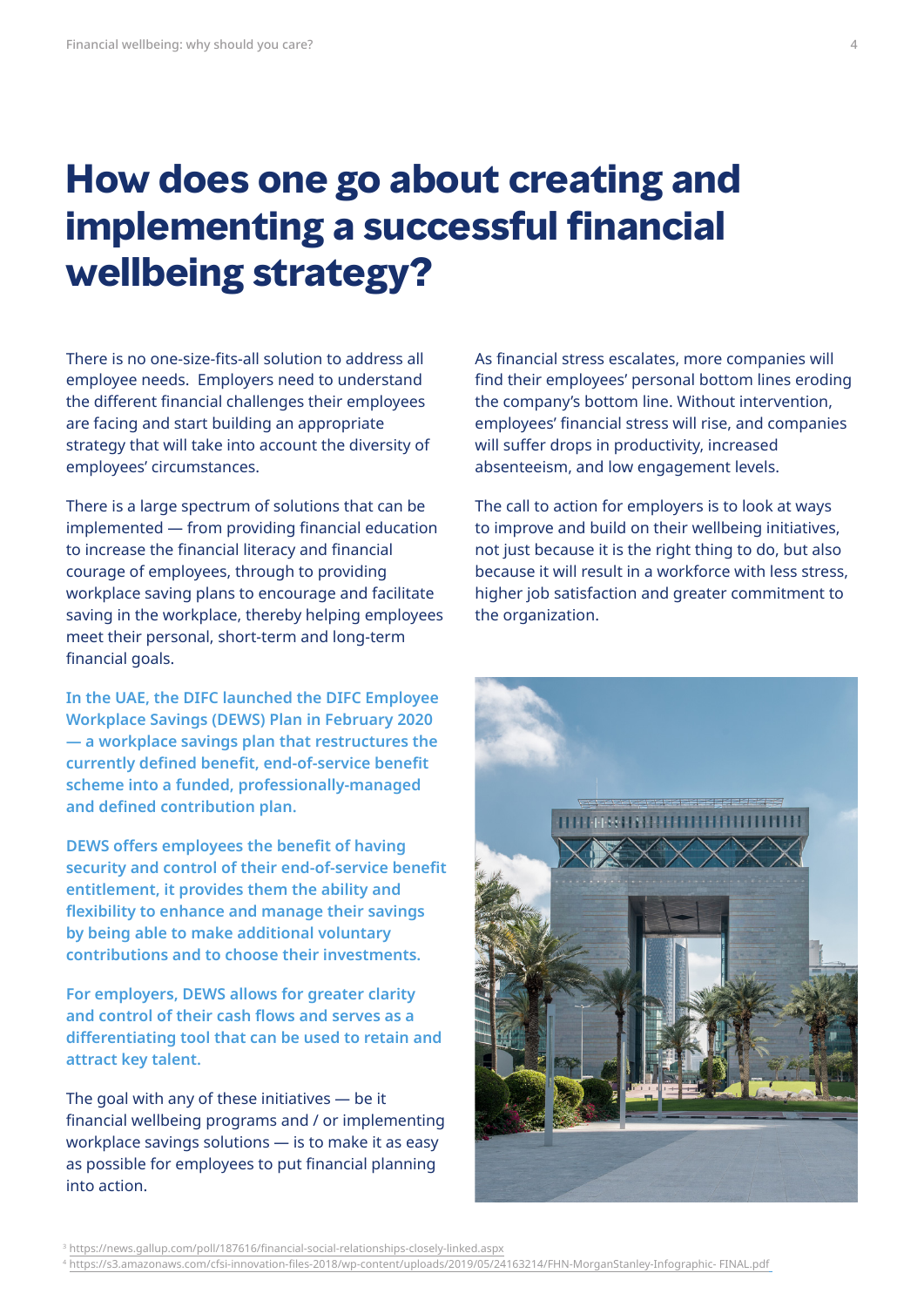#### **About Mercer**

At Mercer, we redefine the world of work, reshape retirement and investment outcomes, and define new possibilities for health and wellbeing.

Our aim is to look to the future by focusing on the needs of today. We help our clients navigate uncertainty and a rapidly changing environment that is transforming the way we work. With more than 70 years of experience, we provide trusted advice and solutions by understanding data and applying it with a human touch. We drive change by turning ideas into action, positioning our clients, colleagues and communities for the future.

#### **Author**



Claudia Maldonado Principal, DC Solutions Mercer Middle East [claudia.maldonado@mercer.com](mailto:claudia.maldonado%40mercer.com?subject=)

Mercer Financial Services Middle East Limited Registered Office 01B, Level 5 Gate Precinct Building 2 Dubai International Financial Centre P.O. Box 215306, Dubai, UAE [www.me.mercer.com](http://www.me.mercer.com)